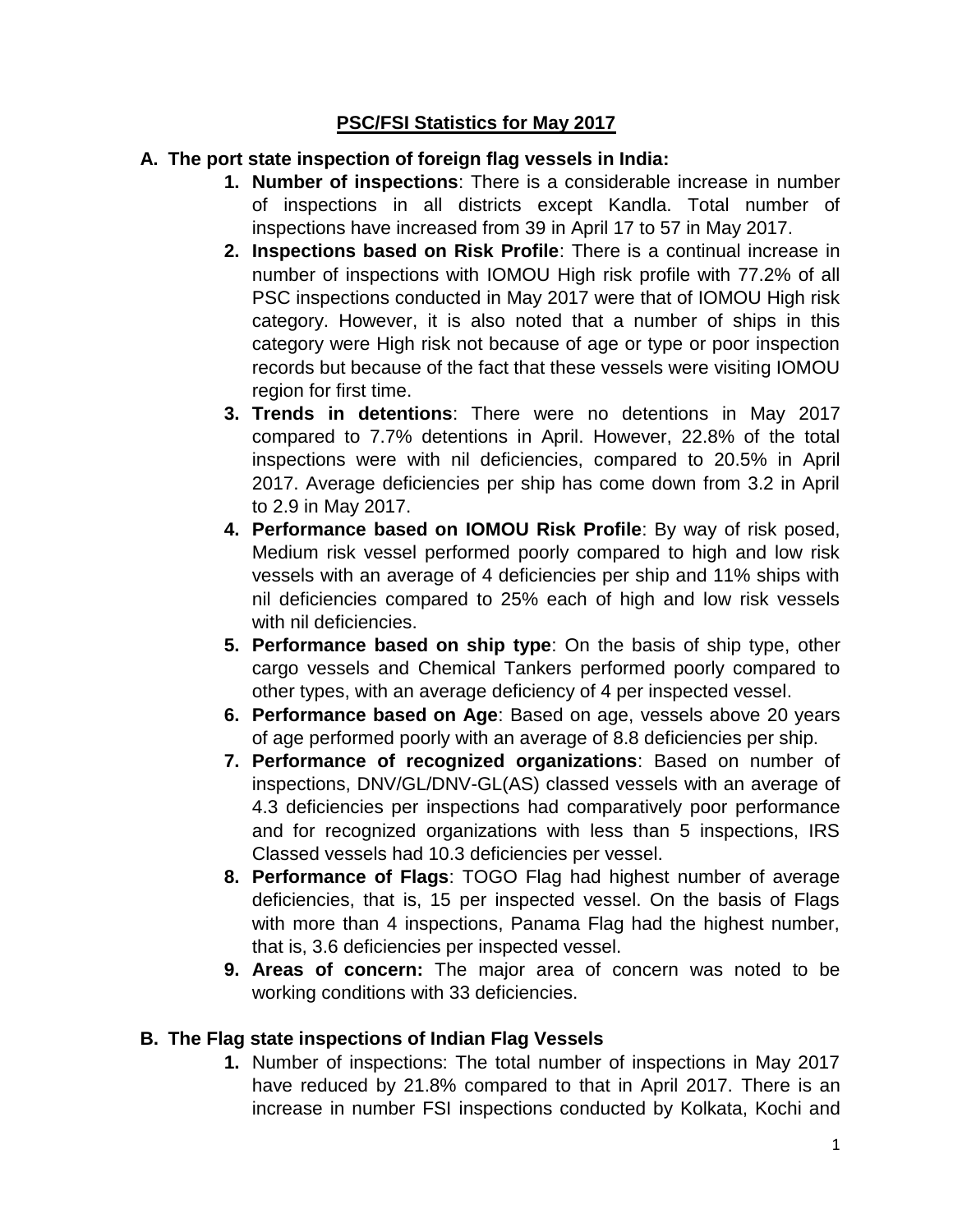Chennai district compared to that in April 2017. For all other districts, the numbers have come down.

- **2.** The detention statistics: With 3 detentions compared to 2 in April 2017 and decrease in number of inspections in May 17, the detention ratio has increased from 6.2% in April 17 to 12% in May 17.
- **3.** The Vessel performance statistics: The FSI performance of vessels inspected in May 17 is noted to below that of vessels inspected in April 2017 with: i) average deficiencies per ship increased from 8.2 to 8.6; number of ships with nil deficiencies reduced from 2 to 1; number of detentions increased from 2 to 3. However, the only positive is that number of detainable deficiencies per detained ship has reduced from 6 in April to 3.7 in May 17.
- **4.** Performance statistics based on ship type: On the basis of number of detentions, other cargo vessels and bulk carriers had 2 and 1 detentions respectively. However, on the basis on detention rate, both types had 16.7% detentions each. However, the area of concern is passenger ship segment with 13 deficiencies per inspection.
- **5.** Performance statistics based on ship size: On the basis of size grouping vessels less than 500GT, 3000-6000GT & > 6000GT had one detention each. The vessels between 3000-6000GT had an average of 9.5 deficiencies per ship followed by vessels between 500-3000GT with 8.5 deficiencies per ship.
- **6.** Performance statistics based on ship age: Vessels between 15-25 years and 5-15 years of age had 2 and 1 detentions respectively in May 2017. In terms of average number of detainable deficiencies per detained ship, vessels between 15-25 years of age had 4.5 detainable deficiencies per detained vessel. However, vessels of more than 25 years of age had an average of 12 deficiencies per inspected ship.
- **7.** Performance of recognized organizations: In terms of number of detentions, single IRS Class, IRS-DNV dual Class and IRS-LR dual Class had one detentions each. However, in terms of percentage of detentions, IRS-DNV had 50% detention ratio, followed by IRS-LR with 25% detention ratio.
- **8.** Breakdown of deficiencies: Life-saving appliances and Safety of Navigation continue to be an area of concern with high number of deficiencies including detainable deficiencies.

#### **C. The performance of Indian Flag Vessels in Port State Inspections:**

**1. Number of inspections:** There were a total of 21 inspections in May 2017 spreading to five different Port State regimes. About 67% of the vessels inspected were bulk carriers and also about 67% of vessels between 5-15 Years of age were inspected.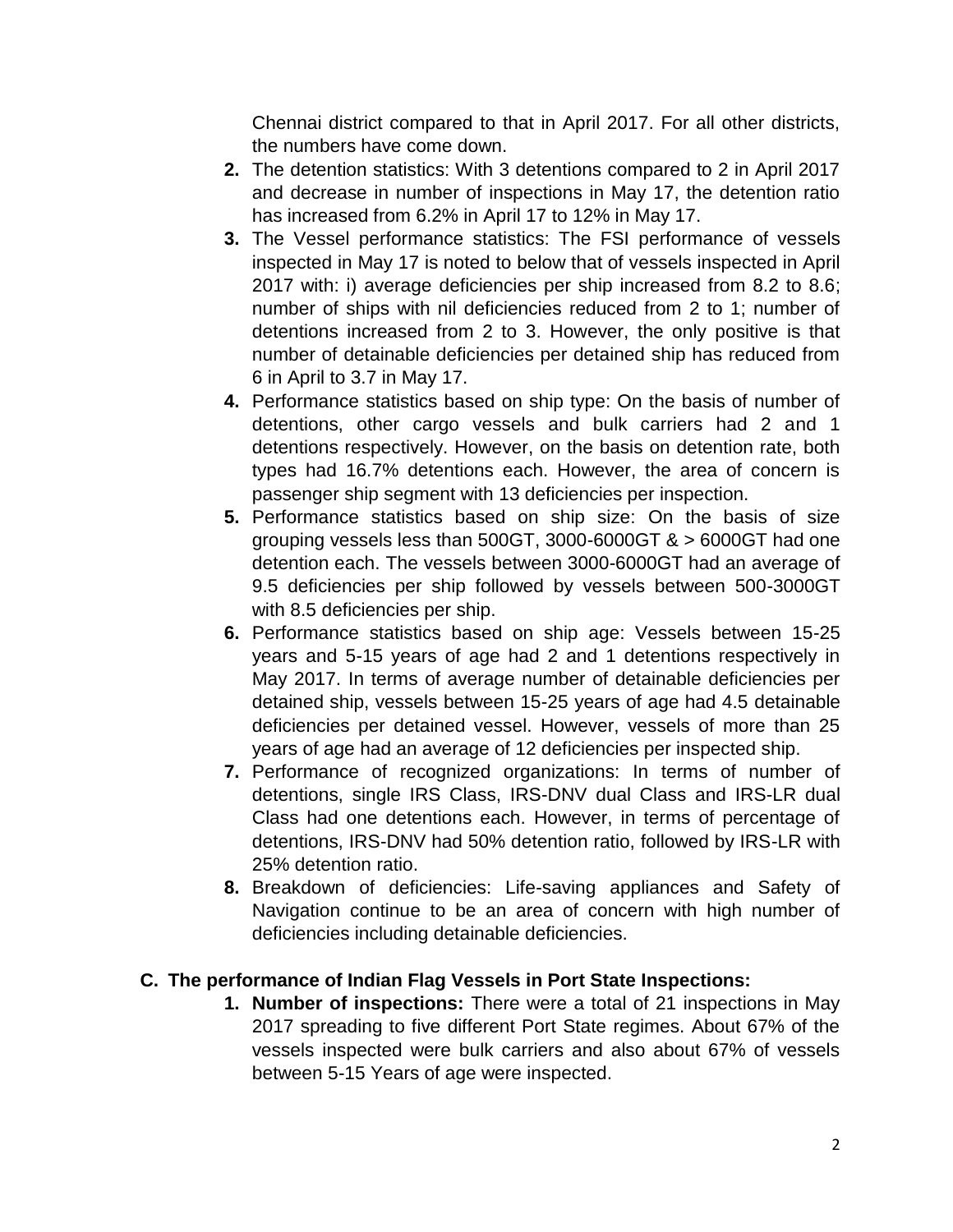- **2. Key performance indicators:** There were two detentions in May 2017, one each in TOKYO & USCG. There were six vessels inspected in Paris MOOU and five passed the inspection with nil deficiencies. Both the vessels detained were in the age bracket 5-15 years. This age bracket also has an average deficiency of 2.2 per ship. Both the vessel detained were Bulk Carriers.
- **3. Key performance parameters recognized organizations**: The recognized organizations of the vessels detained in May 2017 were dual IRS-LR Class and single IRS Class. The performance of dual ABS-IRS Class vessels with 8 inspections and out of these 5 with nil deficiencies were better than other recognized organizations.
- **4. The break-up of deficiencies**: The detainable deficiencies pertained to Life saving appliances, Emergency systems, Fire safety and the ISM code.

#### **Graphical Representation**

#### **1. Graphical representation of Port State Inspections in India**



**Figure 1: Port State Inspections in India: Number of inspections**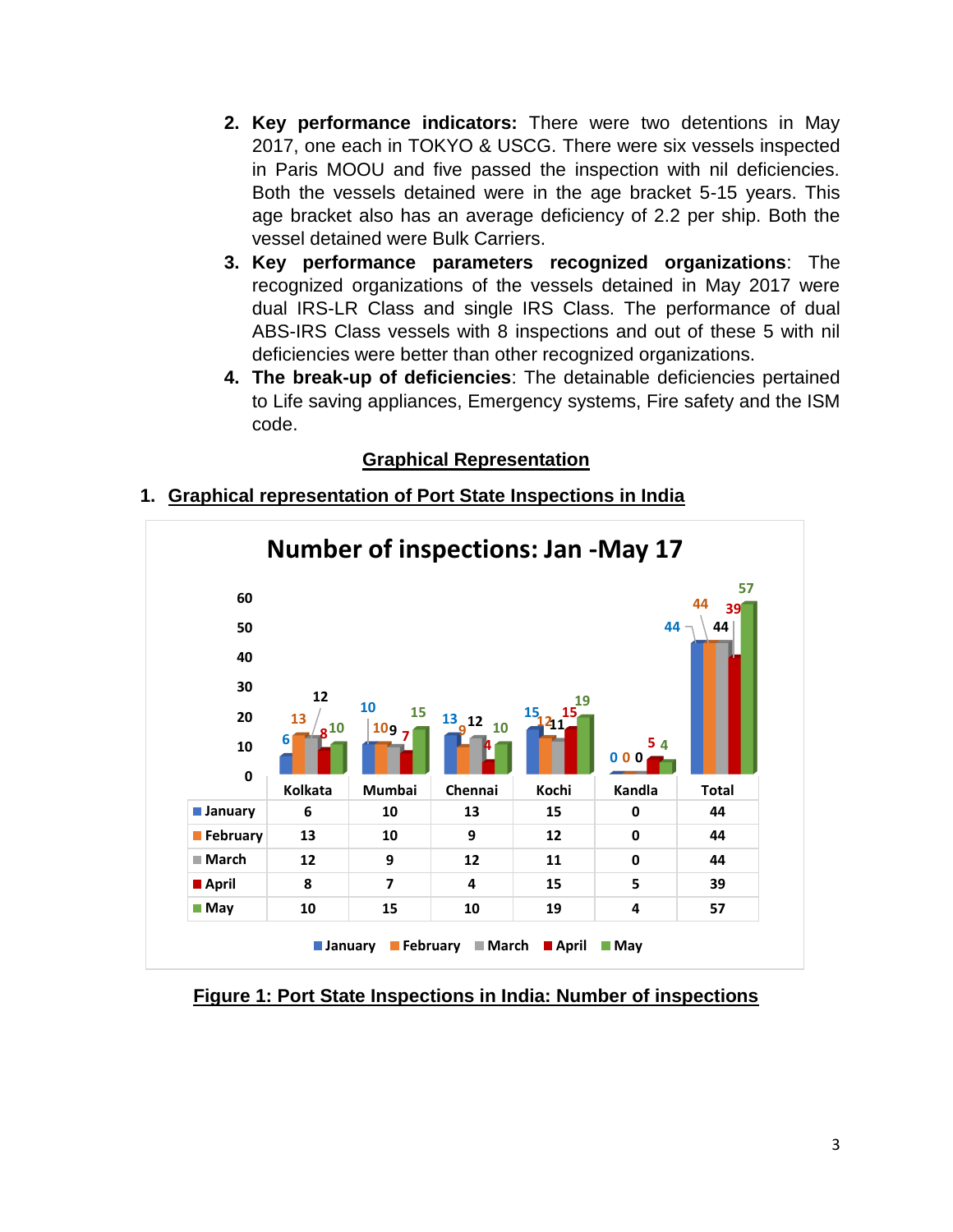

**Figure 2: Port State Inspections in India: Trend Inspection number based on Risk Profile.**



**Figure 3: Port State Inspections in India: Trends in Inspection Percentage based on Risk Profile**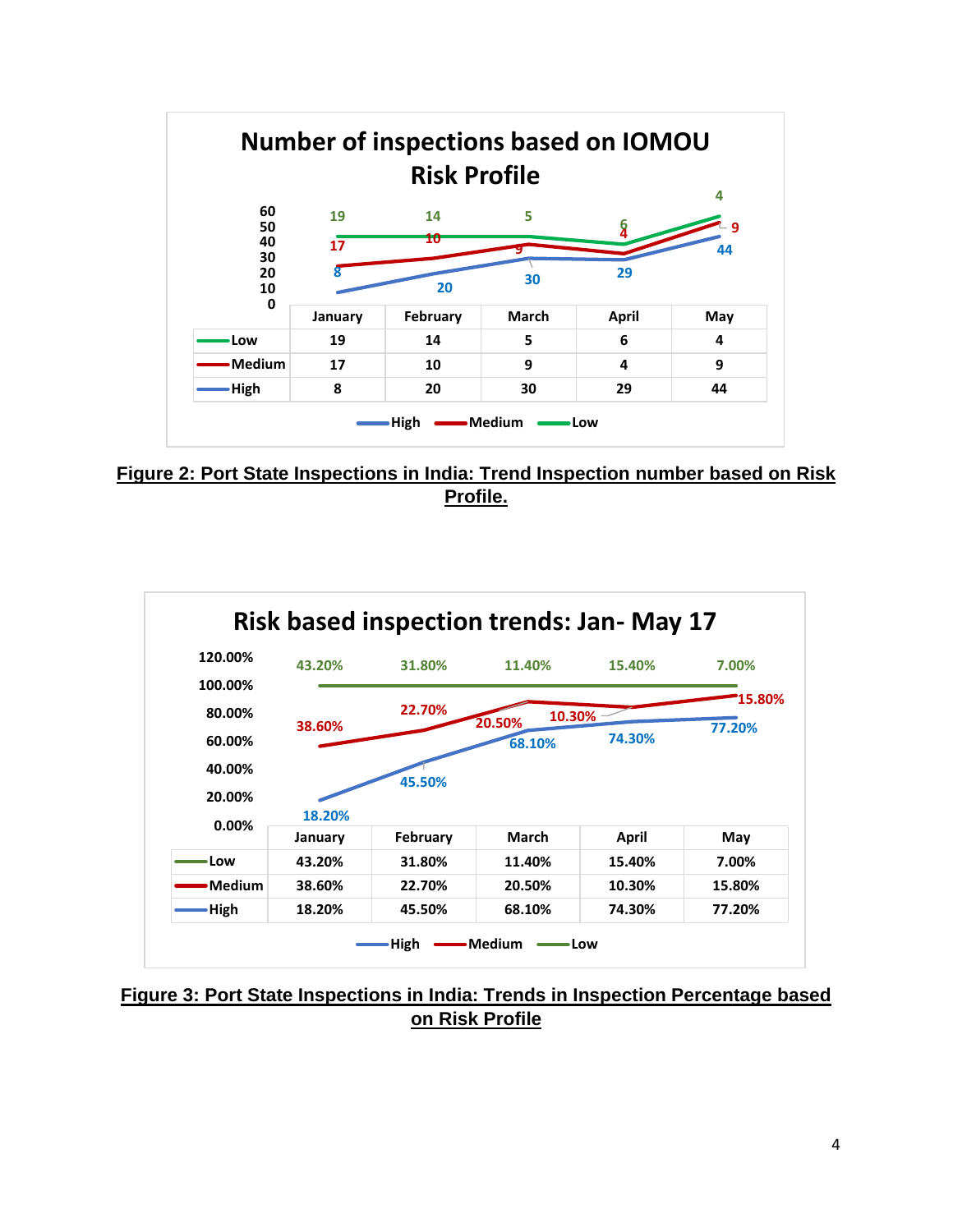

**Figure 4: Port State Inspections in India: Key performances of Vessels**



**Figure 5: Port State Inspections in India: Key Performance of vessels based on Risk**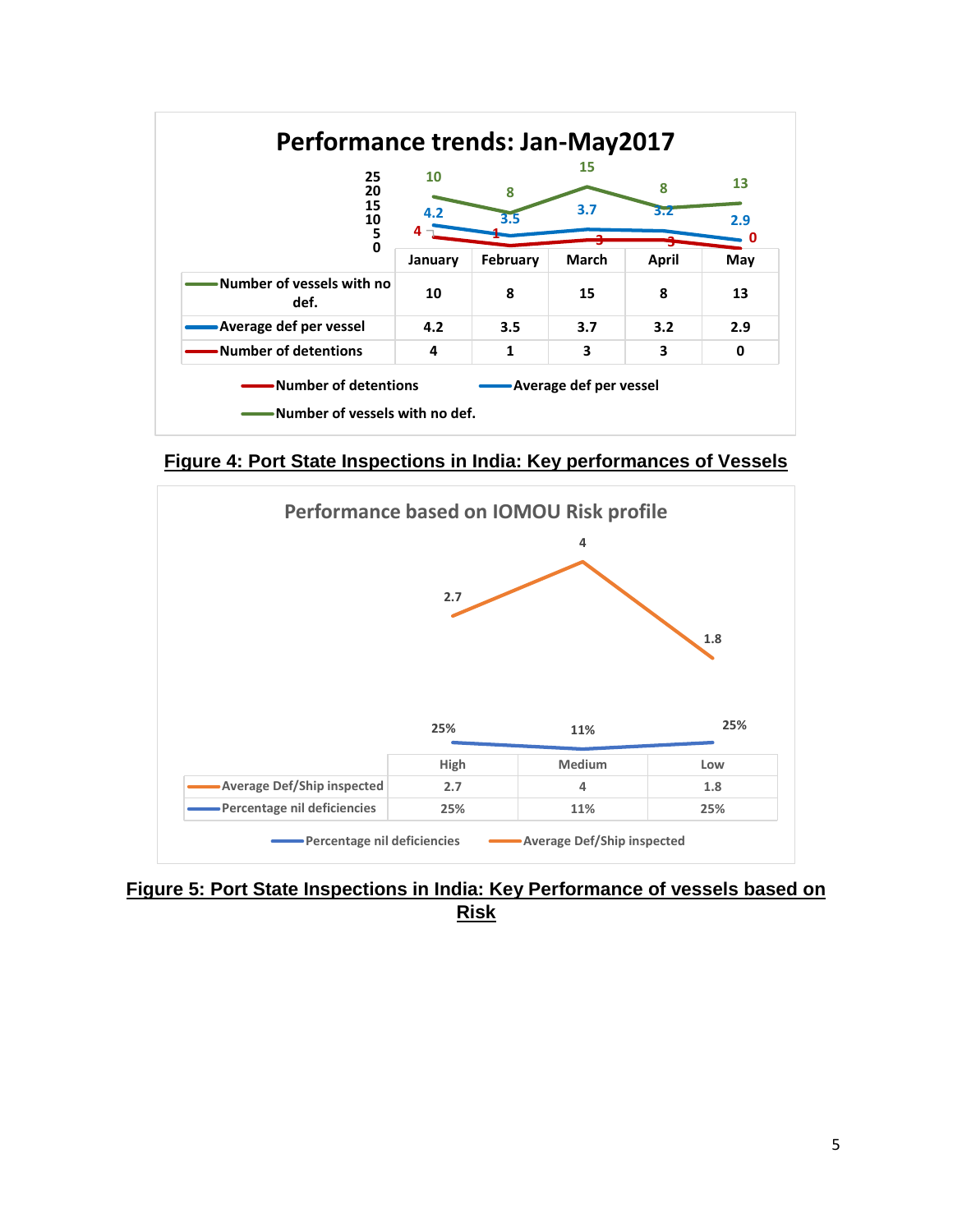

**Fig 6: Port State Inspections in India: Key Performance statistics based on ship type**.



**Fig 7: Port State Inspections in India: Key Performance statistics based on ship age.**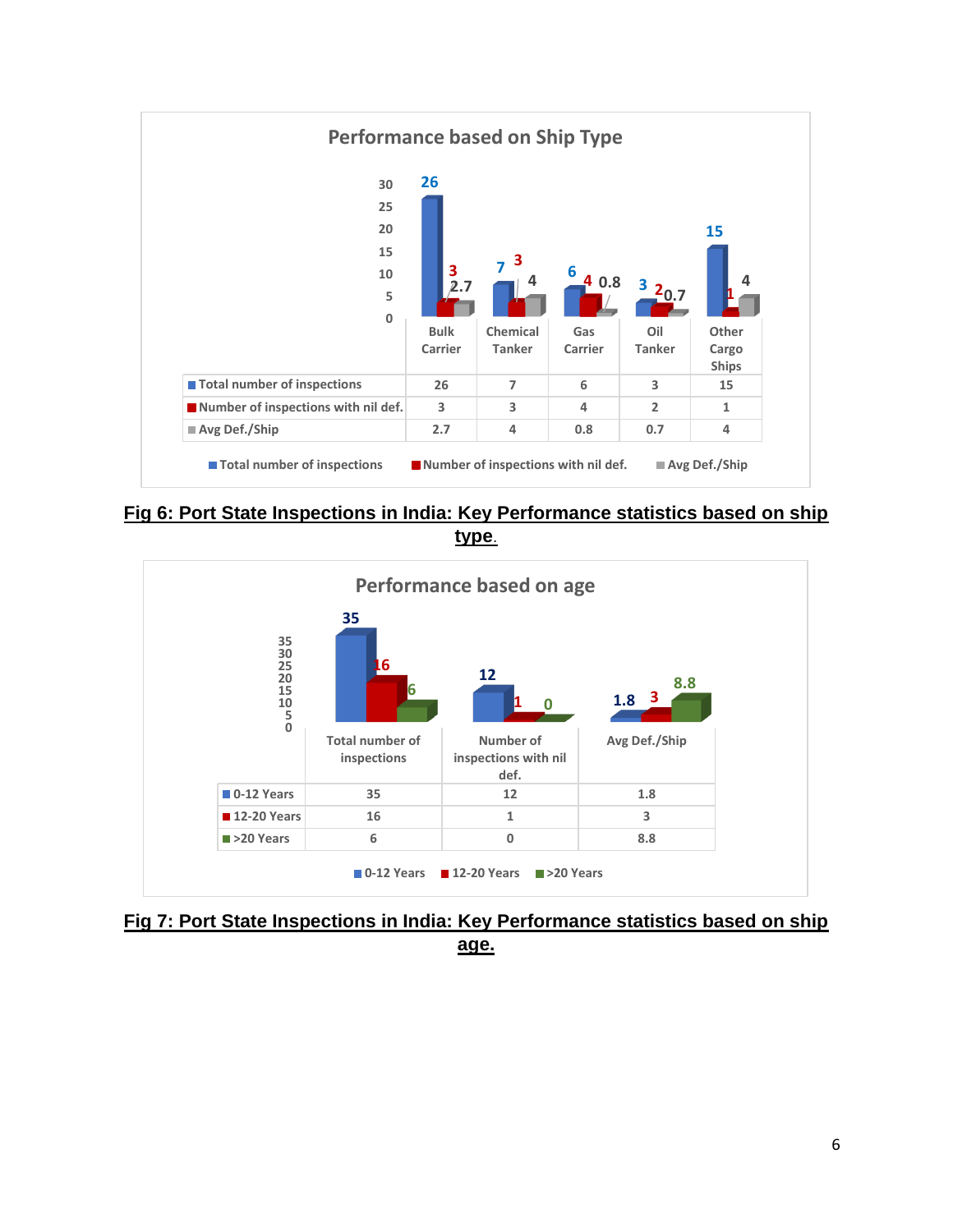

**Fig 8: PSC inspections: Performance of recognized organizations**



### **Fig 9: Performance of recognized organizations**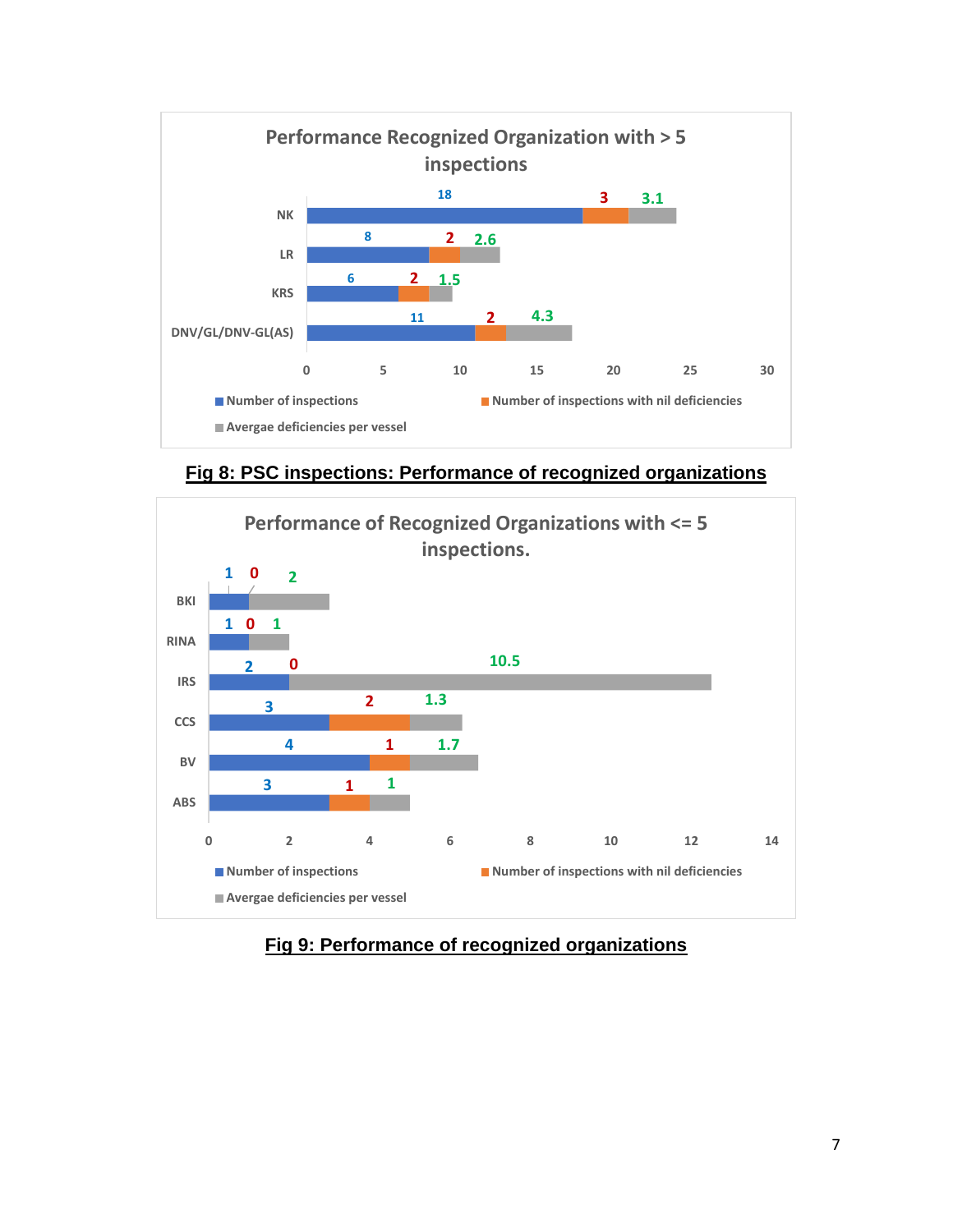

**Fig 10: PSC Inspections: Flag performance with >= 4 inspections**



**Fig 11: PSC Inspections: Flag performance with < 4 inspections**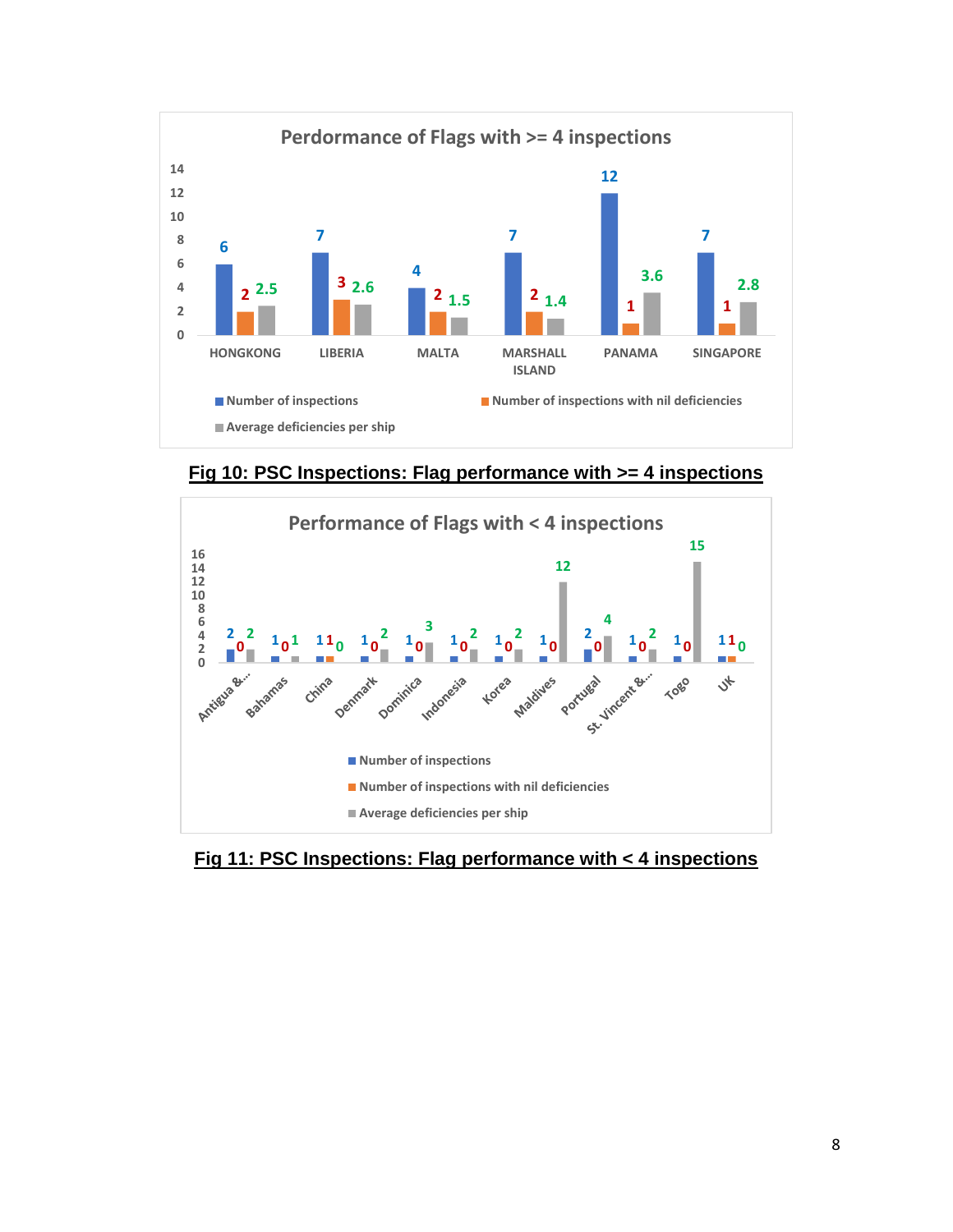

**Fig 12: PSC inspections: Deficiencies distribution**

### **2. Graphical representation of Flag State Inspections of Indian Flag Vessels**



**Fig 13: Break-up in number of inspections in various districts**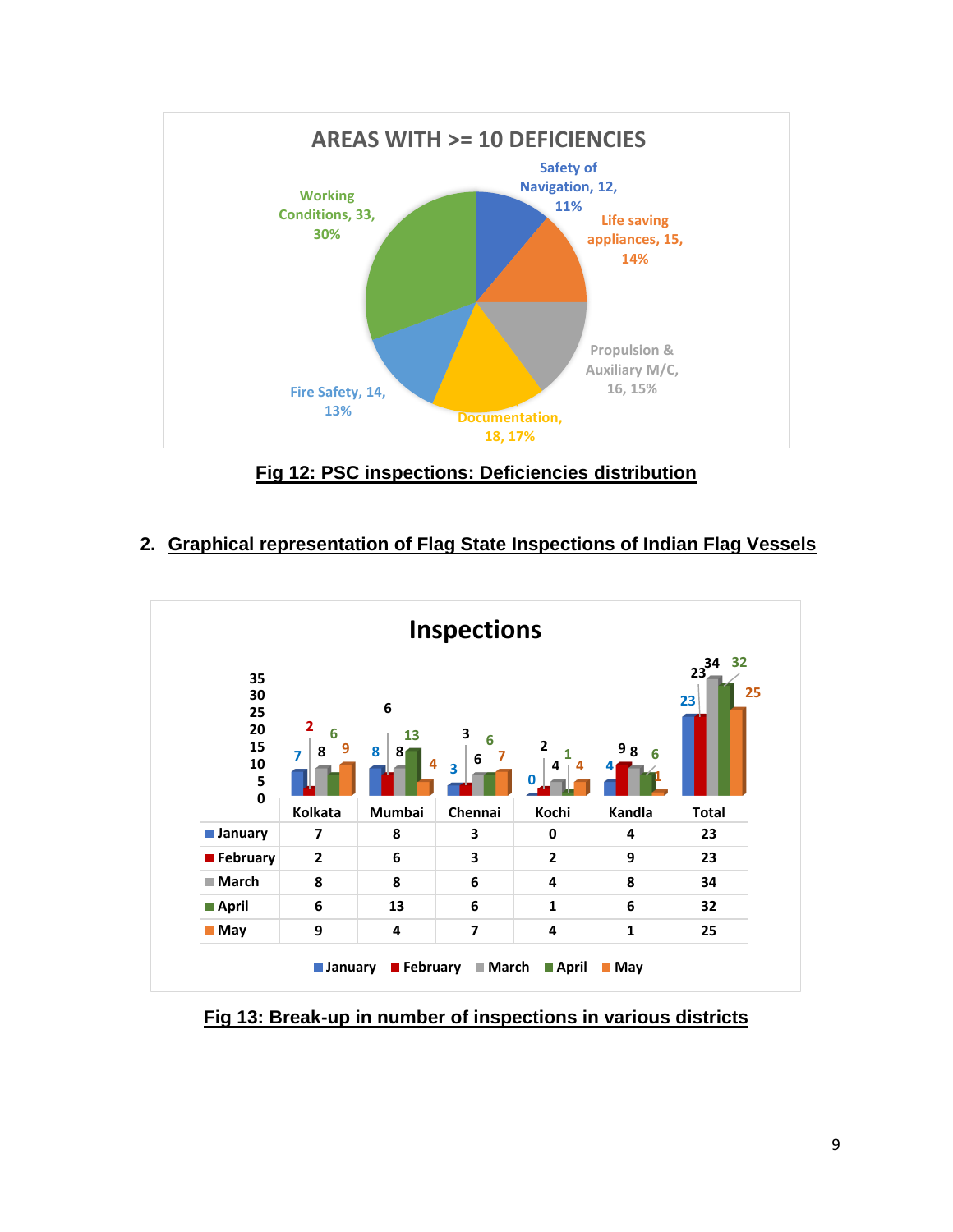

**Fig 14: FSI Inspection trends: January -May 2017**



**Fig 15: Trends in detention rate: January-May 2017**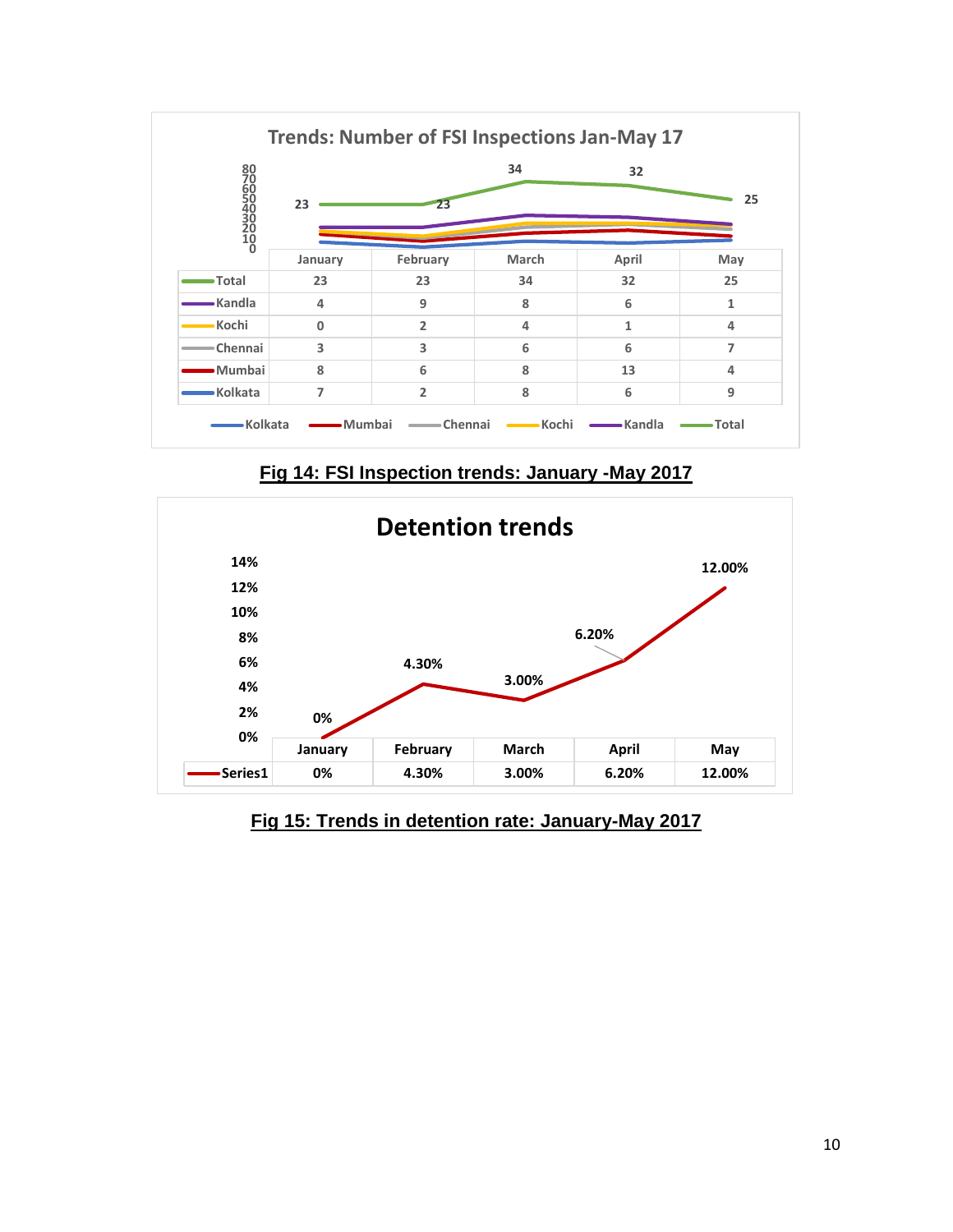

**Fig 16: Performance parameter trends: January-May 2017**



**Fig 17: FSI: Performance based on type of vessel**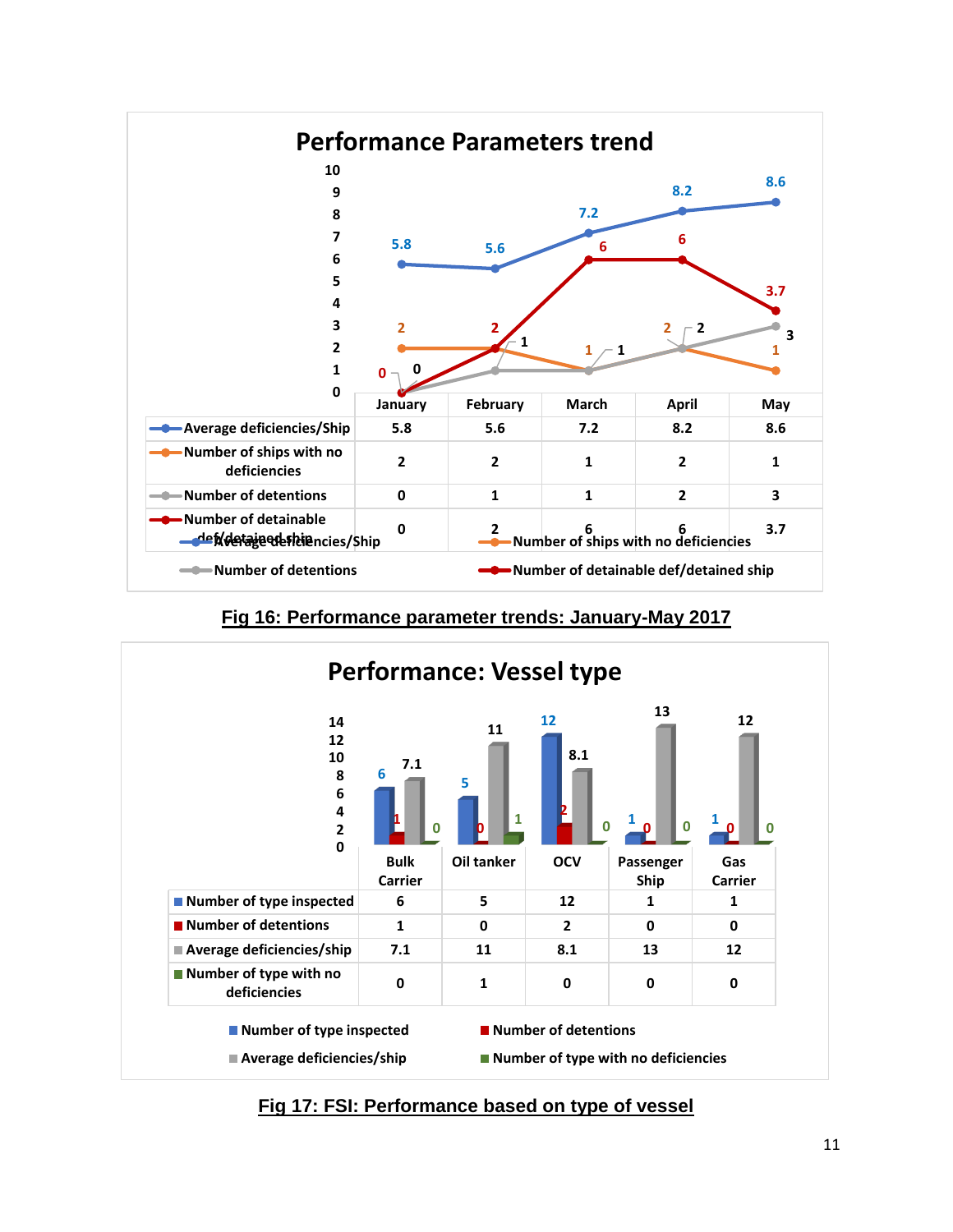

#### **Fig 18: FSI Performance based on vessel size.**



**Fig 19: FSI performance based on vessel age**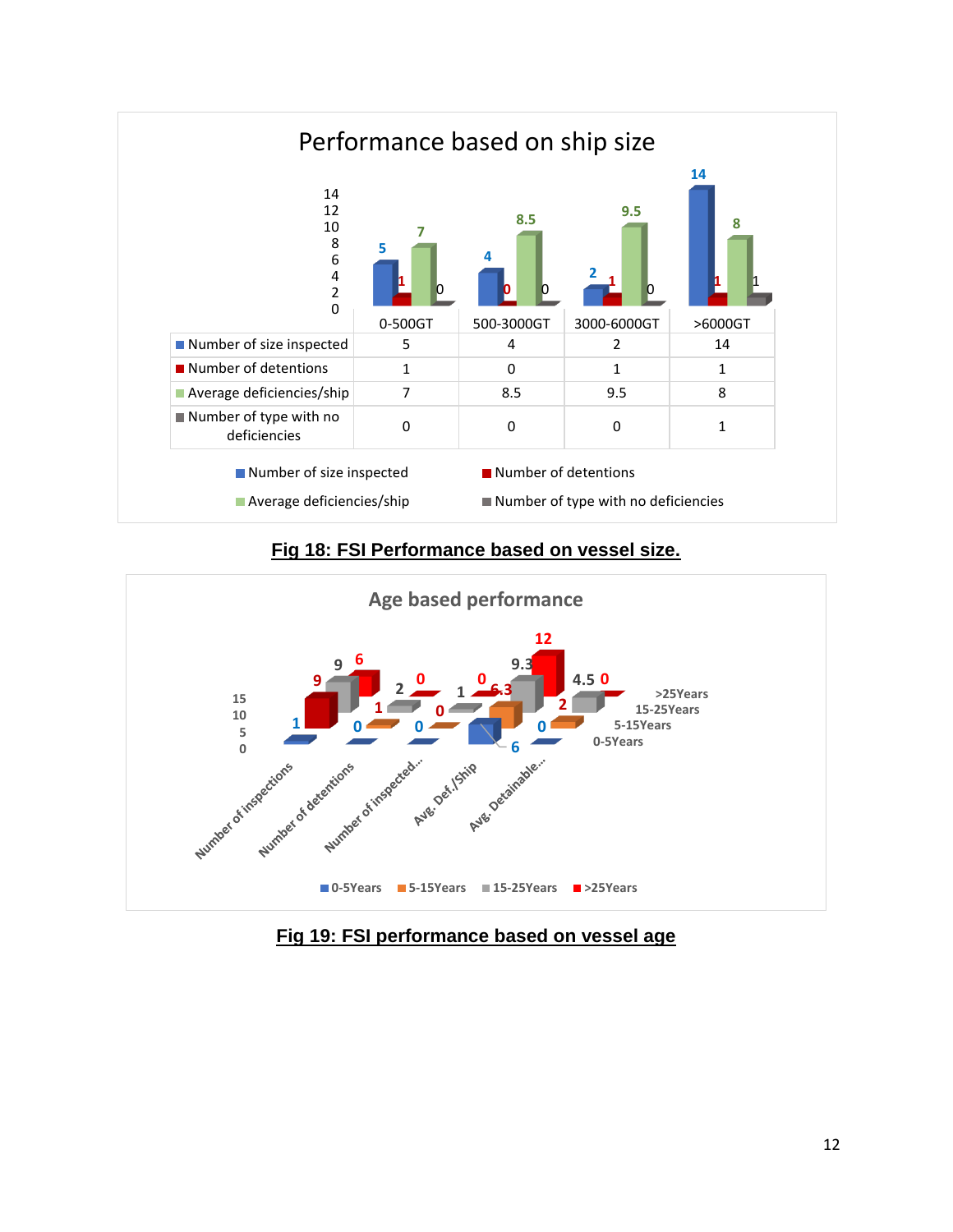

**Fig 20: FSI Performance of Recognized Organizations**



**Fig 21: FSI Areas of concern.**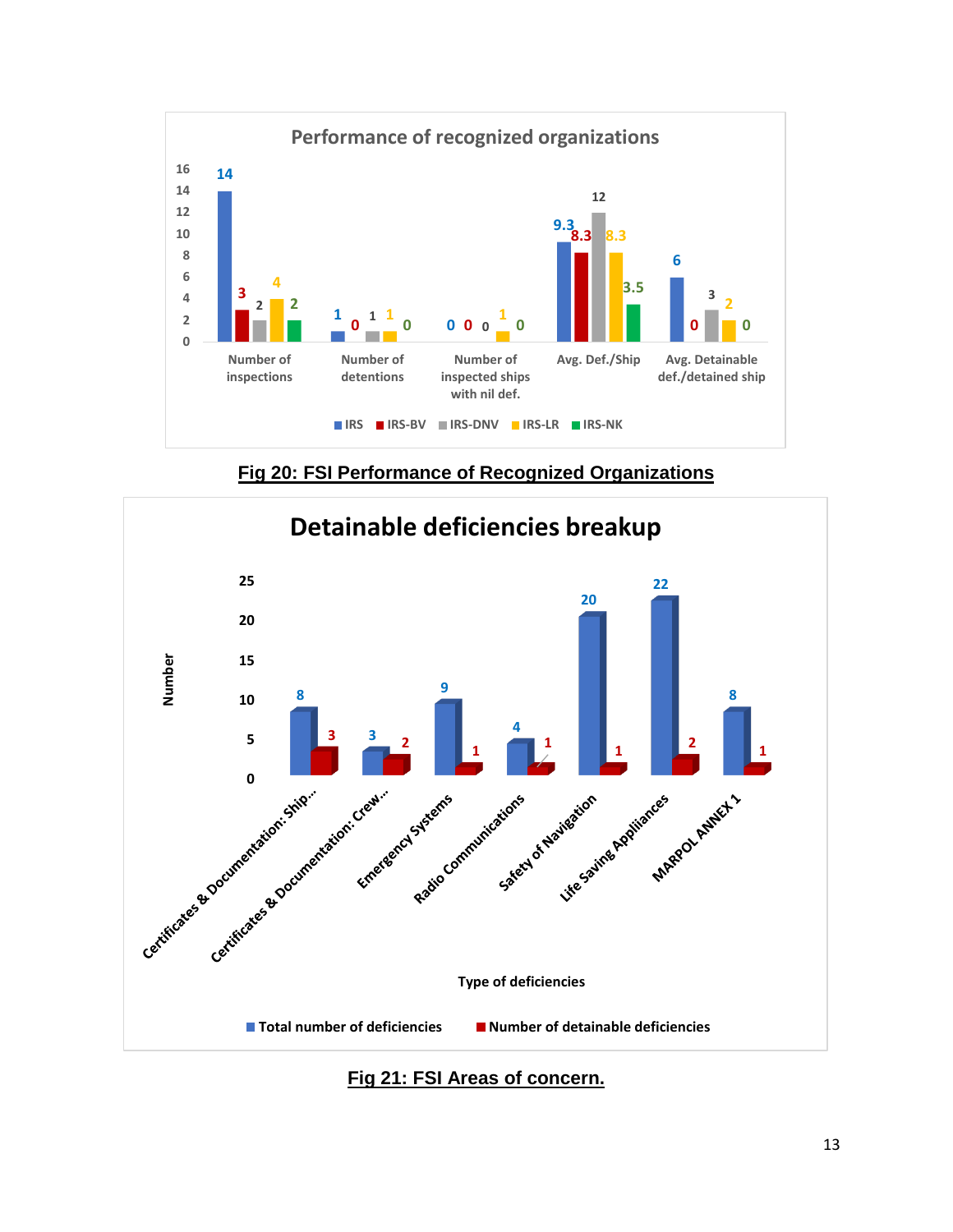| Name/IMO No.        | Type/GT/Age         | <b>Last Survey</b> | <b>ISM Company</b>  | <b>Class</b>   |
|---------------------|---------------------|--------------------|---------------------|----------------|
| TAG20               | <b>OCV</b>          | 20.07.2016         | <b>TAG Offshore</b> | <b>IRS/DNV</b> |
| 9126039             | 3603GT              |                    | Limited             |                |
|                     | 21 Years            |                    |                     |                |
| Vishva Vijaya       | <b>Bulk Carrier</b> | 17.10.2016         | Shipping            | <b>IRS/LR</b>  |
| 9533505             | 44010GT             |                    | Corporation         |                |
|                     | 5 Years             |                    | Ltd.                |                |
| <b>Kumar Tarini</b> | <b>OCV</b>          | 18.01.2017         | <b>GOL Offshore</b> | <b>IRS</b>     |
| 9146493             | 290GT               |                    | Ltd.                |                |
|                     | 19Years             |                    |                     |                |

#### **Table 1: The vessels detained under FSI**

#### **3. Graphical representation of performance of Indian Flag vessels in Port State Inspections**



**Fig 22: PSC inspections Indian Ships: Number of inspections in various regional PSC Regimes**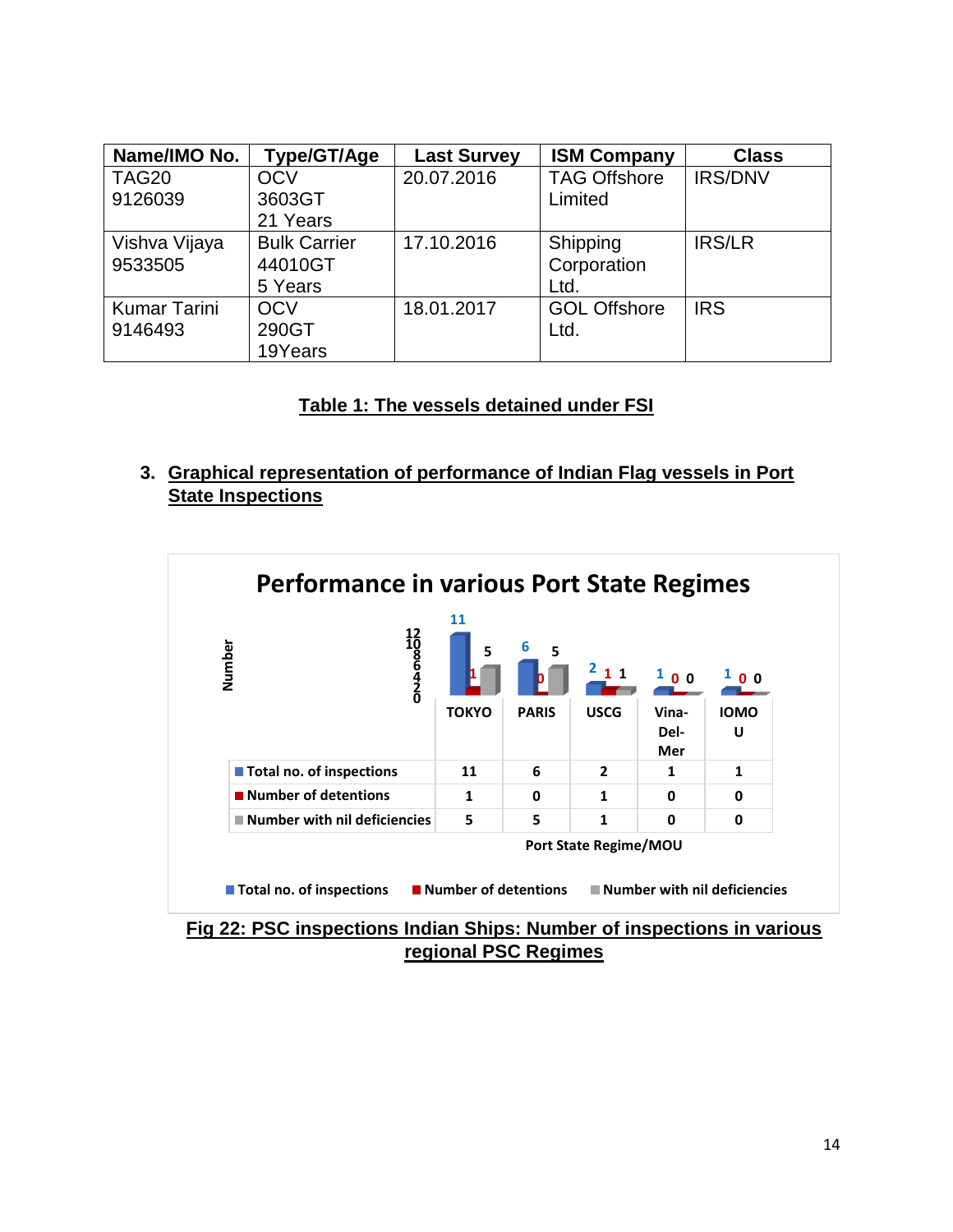

**Fig 23: Age based PSC performance of Indian Vessels:**



## **Fig 24: Type based PSC performance of Indian Vessels**



**Fig 25: PSC performance of Recognized Organizations of Indian Flag Vessels**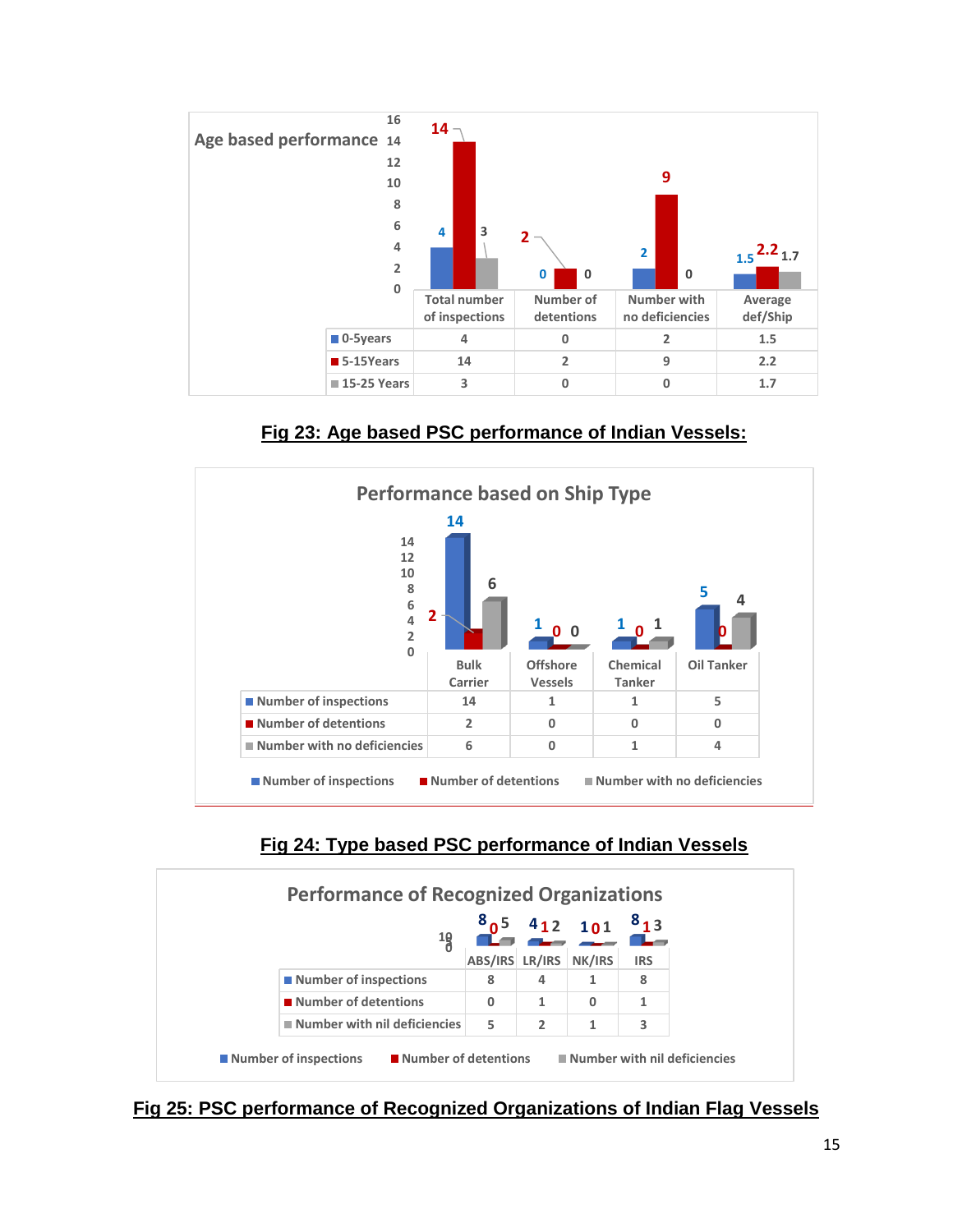

**Fig 26: Areas of concern of Indian Flag vessels in terms of number of deficiencies**

| <b>Name of Vessel</b>                                                              | IMO No.               | Type/Age                    | <b>Detained by</b> |  |  |
|------------------------------------------------------------------------------------|-----------------------|-----------------------------|--------------------|--|--|
| <b>Seamac Galliant</b>                                                             | 9599004               | <b>Bulk Carrier/6 Years</b> | <b>USCG</b>        |  |  |
| Last                                                                               | <b>Last FSI/Place</b> | Last ISM Audit/Org.         | <b>Managers</b>    |  |  |
| Surveys/Org.                                                                       |                       | conducting the              |                    |  |  |
| conducting last                                                                    |                       | <b>Audit</b>                |                    |  |  |
| <b>Survey</b>                                                                      |                       |                             |                    |  |  |
| LR conducted                                                                       | Vessel came into      | Interim SMC Audit by        | Seavie Ltd.        |  |  |
| Change of Flag                                                                     | India Flag in         | IRS on 3.4.2017             |                    |  |  |
| Surveys on                                                                         | 04/2017               |                             |                    |  |  |
| 1.4.2017                                                                           |                       |                             |                    |  |  |
| Vessel was issued a Condition of Class on 13/04/2017 after failure of Main Engine. |                       |                             |                    |  |  |
| Vessel is between 5-15 years age bracket with FSI every 2 years as per MS 4/2017   |                       |                             |                    |  |  |

| <b>Name of Vessel</b>               | IMO No.                                                        | Type/Age                    | <b>Detained by</b> |  |
|-------------------------------------|----------------------------------------------------------------|-----------------------------|--------------------|--|
| <b>VISHVA NIDHI</b>                 | 9464742                                                        | <b>Bulk Carrier/6 Years</b> | MSA of China on 17 |  |
|                                     |                                                                |                             | May 2017           |  |
| Last                                | <b>Last FSI/Place</b>                                          | Last ISM Audit/Org.         | <b>Managers</b>    |  |
| Surveys/Org.                        |                                                                | conducting the              |                    |  |
| conducting last                     |                                                                | <b>Audit</b>                |                    |  |
| <b>Survey</b>                       |                                                                |                             |                    |  |
| 09.09.2016 by                       | 29.12.2016 at                                                  | 26-01-2017 by IRS           | SCI Ltd.           |  |
| <b>IRS</b>                          | Paradip                                                        |                             |                    |  |
| <b>MS Notice</b>                    | Prior detention, vessel was inspected in OMAN (Riyadh MOU)     |                             |                    |  |
| $4/2017$ :                          | on 11/2016 & Indonesia(Asia-Pacific MOU) on 07/2016 with nil   |                             |                    |  |
|                                     | deficiencies in both inspections. Vessel is less than 15 years |                             |                    |  |
|                                     | with FSI every 2 years as per MS 4/2017.                       |                             |                    |  |
| Table 2: Vessels detained under PSC |                                                                |                             |                    |  |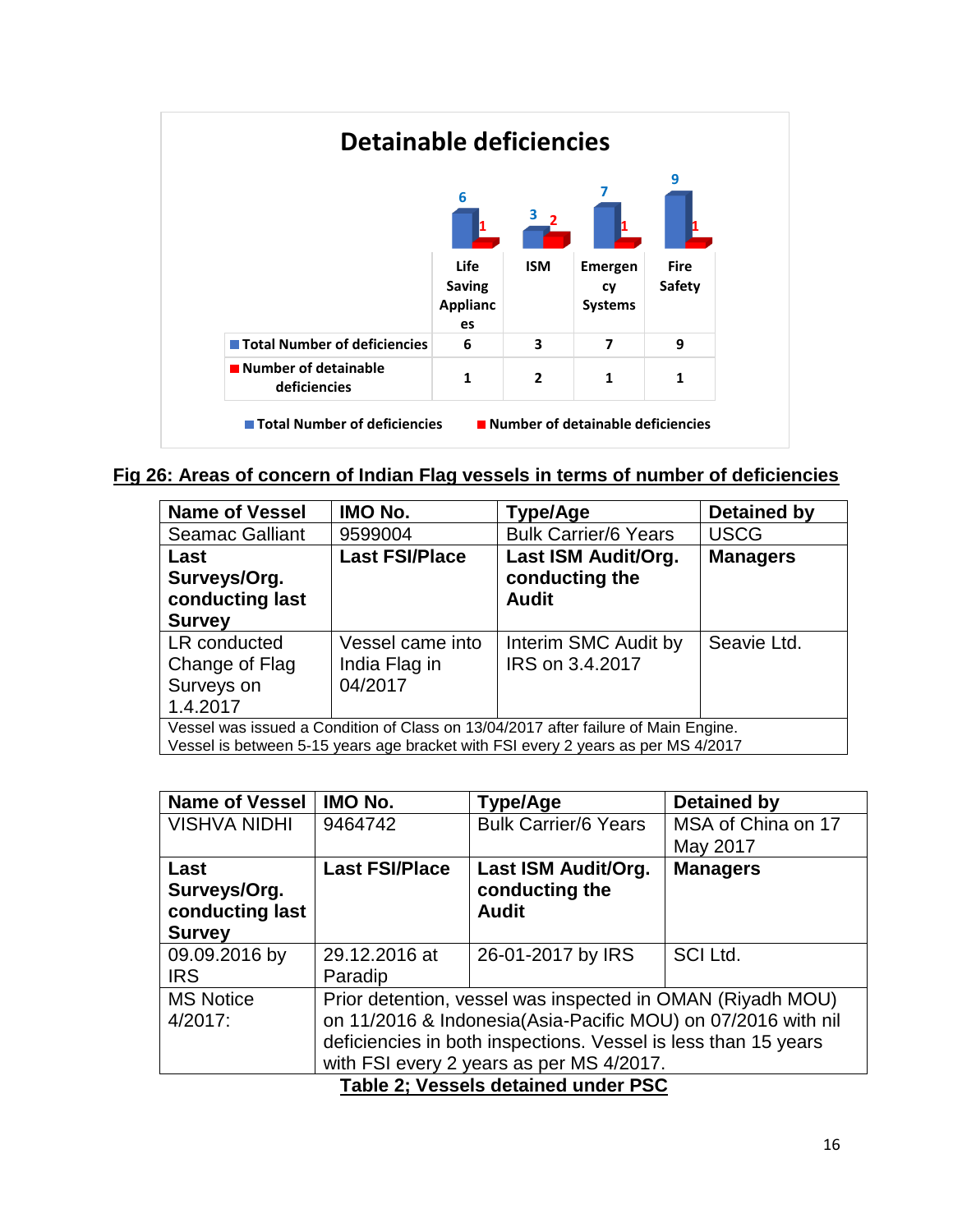# **LIST OF AUTHORIZED SURVEYORS AND NUMBER OF INSPECTIONS IN MAY 2017**

| S.No. | Name of<br><b>Surveyor</b>                  | Place of<br><b>Posting</b> | <b>Authorized for</b><br><b>FSI/PSC</b> | <b>Require Re-</b><br>authorization<br>for FSI/PSC | No. of<br><b>FSI/PSC</b><br><b>Conducted</b> |
|-------|---------------------------------------------|----------------------------|-----------------------------------------|----------------------------------------------------|----------------------------------------------|
| 1.    | Capt S.K.Das<br><b>DYNA</b>                 | Chennai                    | <b>YES/YES</b>                          | NA/NA                                              | 2/0                                          |
| 2.    | Shri<br>A.K.Choudhury                       | Chennai                    | <b>YES/YES</b>                          | NA/NA                                              | 1/1                                          |
| 3.    | Shri Sirish<br>Kumar                        | Chennai                    | <b>YES/YES</b>                          | NA/NA                                              | 0/0                                          |
| 4.    | Captain<br><b>Tapesh Ghosh</b><br><b>NS</b> | Chennai                    | NO/NO                                   | NA/NA                                              | NA/NA                                        |
| 5.    | Shri S.S.Murty<br>E&SS                      | Vizag                      | <b>YES/YES</b>                          | NA/NA                                              | 4/3                                          |
| 6.    | Shri<br>Gopikrishna C<br>e&SS               | Tuticorin                  | YES/YES                                 | NA/NA                                              | 1/5                                          |
| 7.    | Shri Ravi Moka<br>SS                        | Chennai                    | NO/NO                                   | NA/NA                                              | NA/NA                                        |
| 8.    | Shri Sajendra<br>Oraon E&SS                 | Jamnagar                   | <b>YES/YES</b>                          | NA/NA                                              | 2/4                                          |
| 9.    | Captain<br>A.K.Patel                        | Kandla                     | YES/NO                                  | NA/NA                                              | 0/0                                          |
| 10.   | Shri Y<br>Jaisinghania<br>SS                | Kandla                     | NO/NO                                   | NA/NA                                              | NA/NA                                        |
| 11.   | Shri A.K.Sinha                              | Port Blair                 | YES/NO                                  | NA/NA                                              | 3/NA                                         |
| 12.   | Captain<br>R.Sagar,<br><b>DYNA</b>          | Kolkata                    | YES/NO                                  | NA/NA                                              | 1/NA                                         |
| 13.   | Shri K.M.Rao<br>E&SS                        | Kolkata                    | YES/NO                                  | NA/NA                                              | 2/NA                                         |
| 14.   | Shri S.K.Das,<br>E&SS                       | Kolkata                    | <b>YES/YES</b>                          | NA/NA                                              | 0/4                                          |
| 15.   | Shri<br>U.Rehman                            | Kolkata                    | YES/YES                                 | NA/NA                                              | 0/0                                          |
| 16.   | Captain<br>N.Mandal                         | Paradip                    | NO/NA                                   | NA/NA                                              | NA/NA                                        |
| 17.   | Shri A.Chaki<br>E&SS                        | Haldia                     | <b>YES/YES</b>                          | NA/NA                                              | 2/6                                          |
| 18.   | Shri<br>R.R.Subbarao<br>E&SS                | Paradip                    | YES/NO                                  | NA/NA                                              | 3/NA                                         |
| 19.   | Shri Nishant<br>SS                          | Kolkata                    | NO/NO                                   | NA/NA                                              | NA/NA                                        |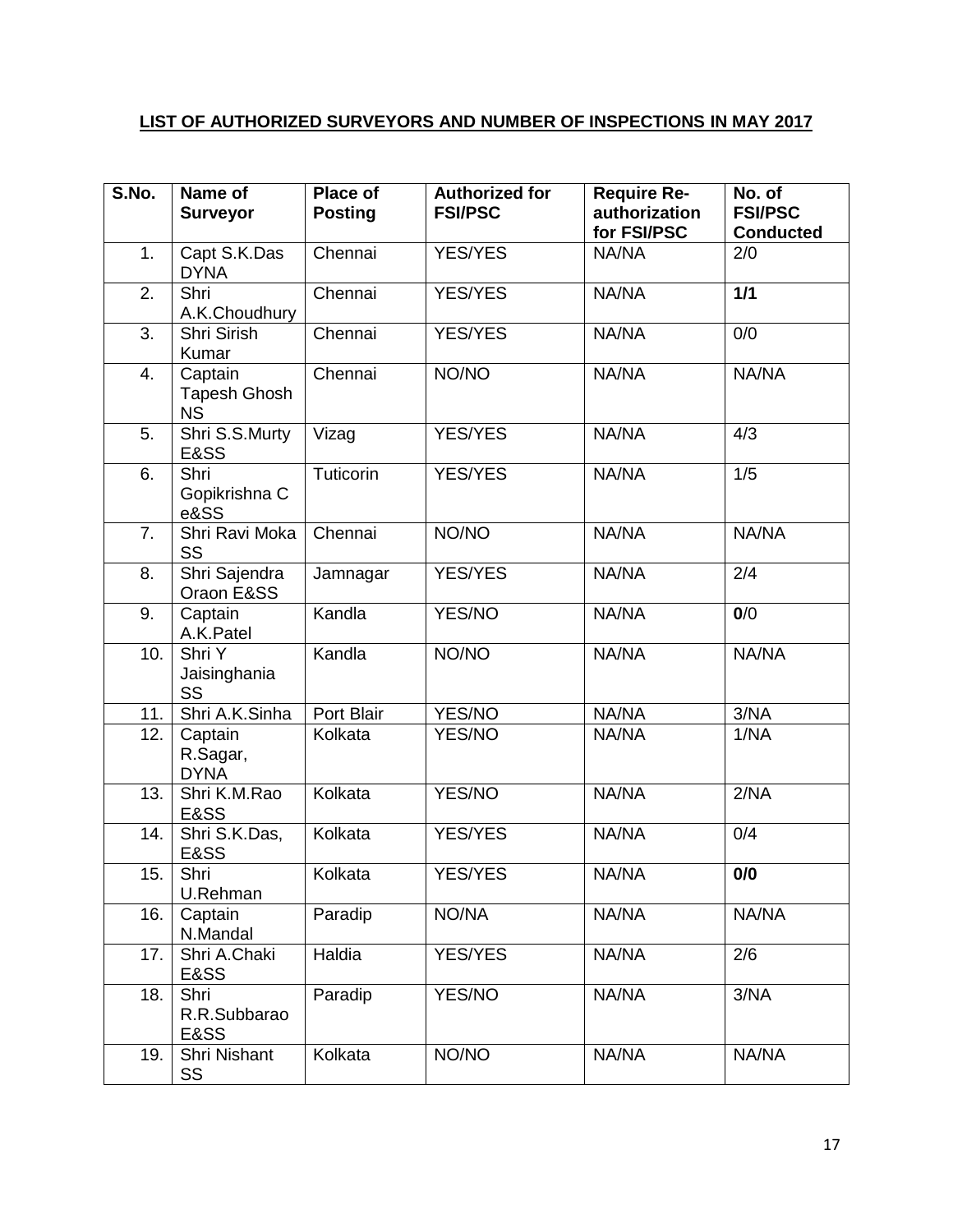#### **LIST OF AUTHORIZED SURVEYORS AND NUMBER OF INSPECTIONS**

| S.No. | Name of<br><b>Surveyor</b>           | Place of<br><b>Posting</b> | <b>Authorized for</b><br><b>FSI/PSC</b> | <b>Require Re-</b><br>authorization<br>for FSI/PSC | No. of<br><b>FSI/PSC</b><br><b>Conducted</b> |
|-------|--------------------------------------|----------------------------|-----------------------------------------|----------------------------------------------------|----------------------------------------------|
| 20.   | Shri L.Natarajan<br>SS               | Kochi                      | <b>YES/YES</b>                          | NA/NA                                              | 0/0                                          |
| 21.   | Shri P.Nair                          | Kochi                      | YES/NO                                  | NA/NA                                              | 0/NA                                         |
| 22.   | Shri C.S.Kiran<br>E&SS               | Kochi                      | <b>YES/YES</b>                          | NA/NA                                              | 0/6                                          |
| 23.   | Shri V.V.Paul<br>E&SS                | <b>New</b><br>Mangalore    | <b>YES/YES</b>                          | NA/NA                                              | 4/13                                         |
| 24.   | Captain S.K.Nair<br><b>NS</b>        | Kochi                      | NO/NO                                   | NA/NA                                              | NA/NA                                        |
| 25.   | Captain<br>A.K.Azad DYNA             | Mumbai                     | <b>YES/YES</b>                          | NA/NA                                              | 0/3                                          |
| 26.   | Shri<br>J.Mukhopadhaya<br>E&SS       | Mumbai                     | <b>YES/YES</b>                          | NA/NA                                              | 0/0                                          |
| 27.   | Shri<br>S.K.Shrivastava<br>E&SS      | Mumbai                     | <b>YES/YES</b>                          | NA/NA                                              | 1/2                                          |
| 28.   | Shri<br>J.Senthilkumar<br>E&SS       | Mumbai                     | <b>YES/YES</b>                          | NA/NA                                              | 1/3                                          |
| 29.   | Captain V.<br>Manhas NS              | Mumbai                     | NO/NO                                   | NA/NA                                              | NA/NA                                        |
| 30.   | Shri A. Srinivasa<br>E&SS            | Mumbai                     | <b>YES/NO</b>                           | NA/NA                                              | 0/NA                                         |
| 31.   | <b>Captain Nitin</b><br>Mukesh NS    | Mumbai                     | YES/NO                                  | NA/NA                                              | 0/NA                                         |
| 32.   | Shri N.Oommen<br>SS                  | Mumbai                     | NO/NO                                   | NA/NA                                              | NA/NA                                        |
| 33.   | Shri Bodhraj<br>E&SS                 | Marmugao                   | <b>YES/YES</b>                          | NA/NA                                              | 0/5                                          |
| 34.   | Shri S.S.Gadkar<br><b>DYCS</b>       | Delhi                      | <b>YES/YES</b>                          | NA/NA                                              | NA/NA                                        |
| 35.   | Captain<br>K.R.Sundaram<br><b>NS</b> | Delhi                      | NO/NO                                   | <b>YES/YES</b>                                     | NA/NA                                        |
| 36.   | Shri G.L.Meena<br>E&SS               | Delhi                      | NO/NO                                   | <b>YES/YES</b>                                     | NA/NA                                        |
| 37.   | Captain<br>R.Poswal NS               | Delhi                      | NO/NO                                   | NA/NA                                              | NA/NA                                        |